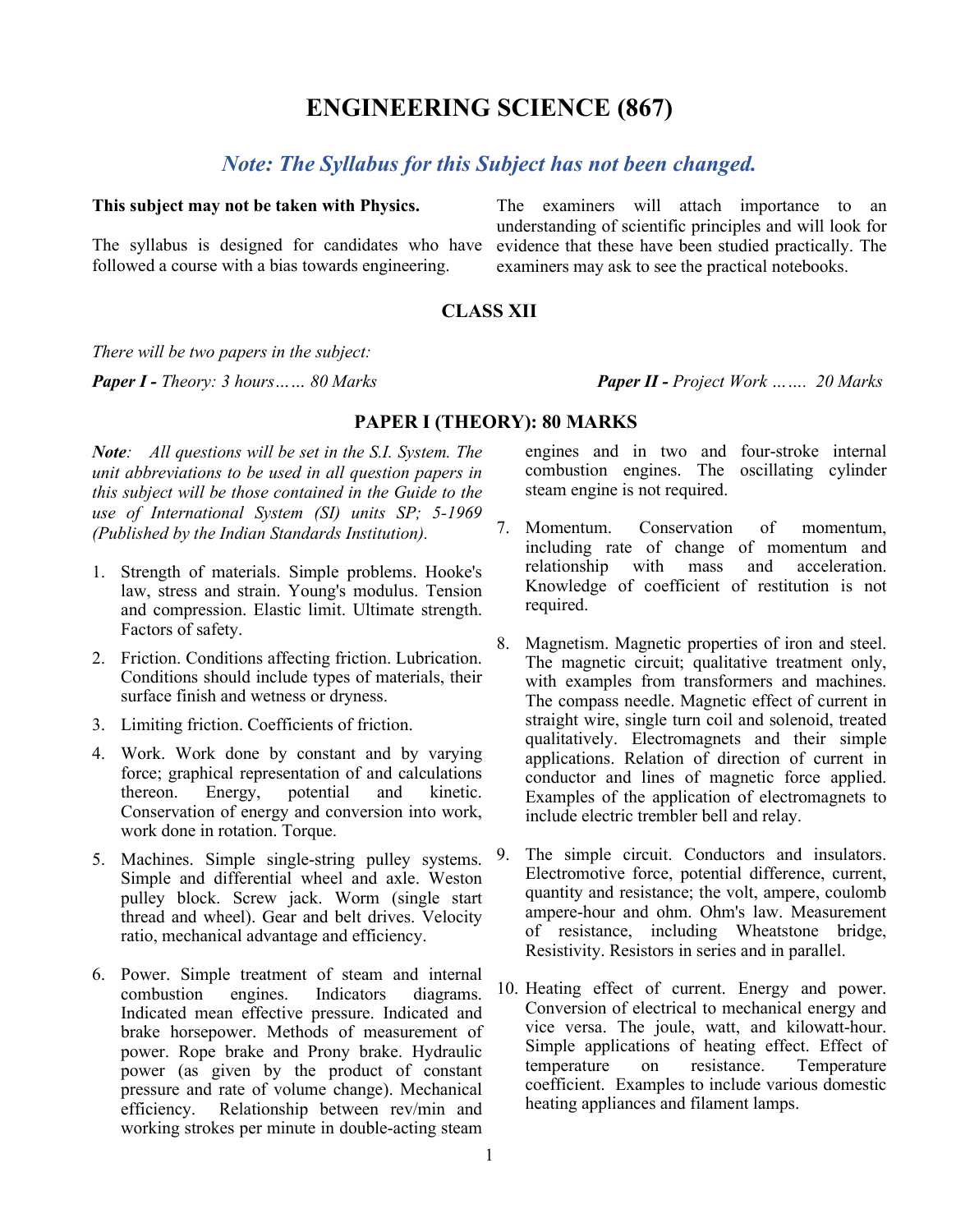- 11. Chemical effect of current field. Electrolytes. Electrolysis. Electrochemical equivalent. Production of current by chemical action. Simple voltaic cell. Primary and secondary cells. Polarisation: prevention and removal. Cells in series and in parallel. Chemical equations are not required.
- 12. Current-carrying conductor in magnetic field. The D.C. motor including series and shunt windings. Galvanometers, voltmeters and ammeters. Shunts and multipliers. A qualitative treatment of multiple 2. D.C. motors is included.
- 13. Electromagnetic induction: the laws of induction. Back e.m.f. of motor. Starting resistance for D.C. motor. Simple a.c. and D.C. generators. Relation of direction of lines of force, motion of conductor and current in coil. Eddy currents. Transformers. The induction coil; the coil ignition system. A qualitative treatment of multipole D.C. generators 4. is included.

## **PAPER II (PROJECT WORK): 20 Marks**

In addition to the syllabus prescribed above, candidates are also required to be assessed in Project Work.

## **PROJECT WORK FOR CLASS XII**

The Project work will be assessed by the subject  $\zeta$ teacher and the Visiting Examiner appointed locally and approved by the Council.

All candidates will be required to have completed **two** projects from any topic/s covered in theory.

### **Mark allocation for** *each* **project (10 marks) \*:**

|    | Criteria                       | <b>Marks</b> |  |  |
|----|--------------------------------|--------------|--|--|
|    | 1. Title of the Project<br>and |              |  |  |
|    | Introduction                   |              |  |  |
| 2. | Content                        |              |  |  |
| 3. | Presentation and originality   |              |  |  |
|    | Conclusion/Comments/Summary    |              |  |  |
| 5. | Viva-Voce (Visiting Examiner)  |              |  |  |
|    | <b>TOTAL</b>                   |              |  |  |

### **List of suggested assignments for Project Work:**

- 1. Show mathematically that the energy of a simple pendulum is conserved. Also draw and interpret the following for the same:
	- displacement-time graph
	- kinetic energy-displacement graph
	- potential energy-displacement graph
	- total (mechanical) energy and displacement graph.
- Study and represent graphically the work done on a body of mass *m* under the action of a constant force and by a varying force. Show calculations and discuss.
- 3. Study the fundamental forces in nature governing the diverse phenomena of the macroscopic and microscopic world. Discuss the progress related to the unification of these forces.
- You have studied about the strength of materials. In this context, discuss the following:
	- Stress and strain, their types, Hooke's law, Young's modulus, elastic limit, permanent set and ultimate strength.
	- Take a stress-strain curve for a metal and mark the relevant points on the graph.
	- Is it correct that a material that stretches more is more elastic? Discuss with examples.

### Observe any five surfaces at home:

- Which surface produces more friction and which produces less friction (on the basis of type of material, surface finish, dryness/wetness). Discuss giving reasons.
- Frictional force opposes relative motion (impending or actual) between two surfaces in contact. Discuss. Also, show graphically the relation between force applied F and force of static friction  $f_s$ , / force of kinetic friction  $f_k$  for any pair of surfaces in contact.
- A block of wood is given a push which slides along a horizontal, flat table surface, coming to a stop. Discuss what happens to the momentum of the block?
- A ball rolls without slipping on a perfectly flat plane of infinite extent. Will it roll forever? Discuss.
- Discuss advantages and disadvantages of friction in daily life.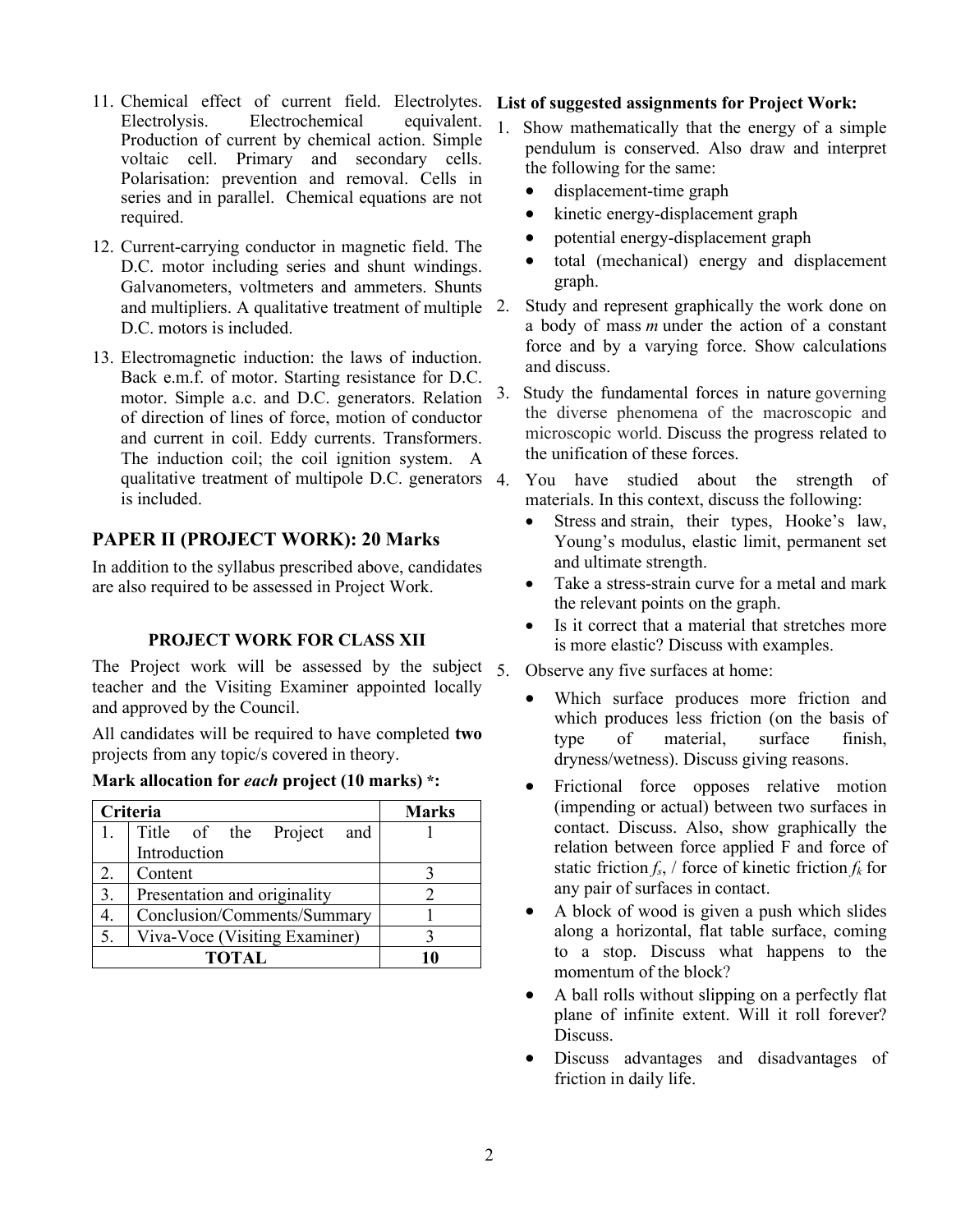- 6. Observe ten articles at home (five simple machines and five articles in which a combination of machines is being used) such as plier, scissors, knife, cycle/motorcycle, ramp, steering wheel, roller of the cord for blinds, juicer/mixer/blender, etc. For each of the articles selected:
	- Identify the type of machine/s used.
	- Draw simple diagrams for each item selected 9 and mark the load, effort and fulcrum. Write expressions for mechanical advantage, velocity ratio and efficiency.
	- Discuss briefly the utility of each type of machine used.
- 7. Study electricity bills of your home issued by the electricity department from January to December. Prepare a month wise analysis of units of electricity consumed and bill paid in a tabular form. Represent the same graphically. Suggest some ways in which you can economise electricity consumption at home.
- Observe a transformer installed in your locality and draw its labelled diagram. Discuss the principle on which it works and the reasons for energy losses. Find out the transmission and distribution mode of electrical energy from a power plant to a consumer. Discuss its pros and cons.
- Assemble a household circuit comprising three bulbs, three on/off switches, a fuse, and a power source from the given materials (Three bulbs (6V,1W) each, main switch of a power supply (battery eliminator), three switches, fuse (0.6A), connecting wires with red and black plastic coating, fuse wire, a plier and a cutter).

Draw a circuit diagram of the actual layout and write the theory and procedure involved.

**NOTE: No question paper for Project work will be set by the Council.**